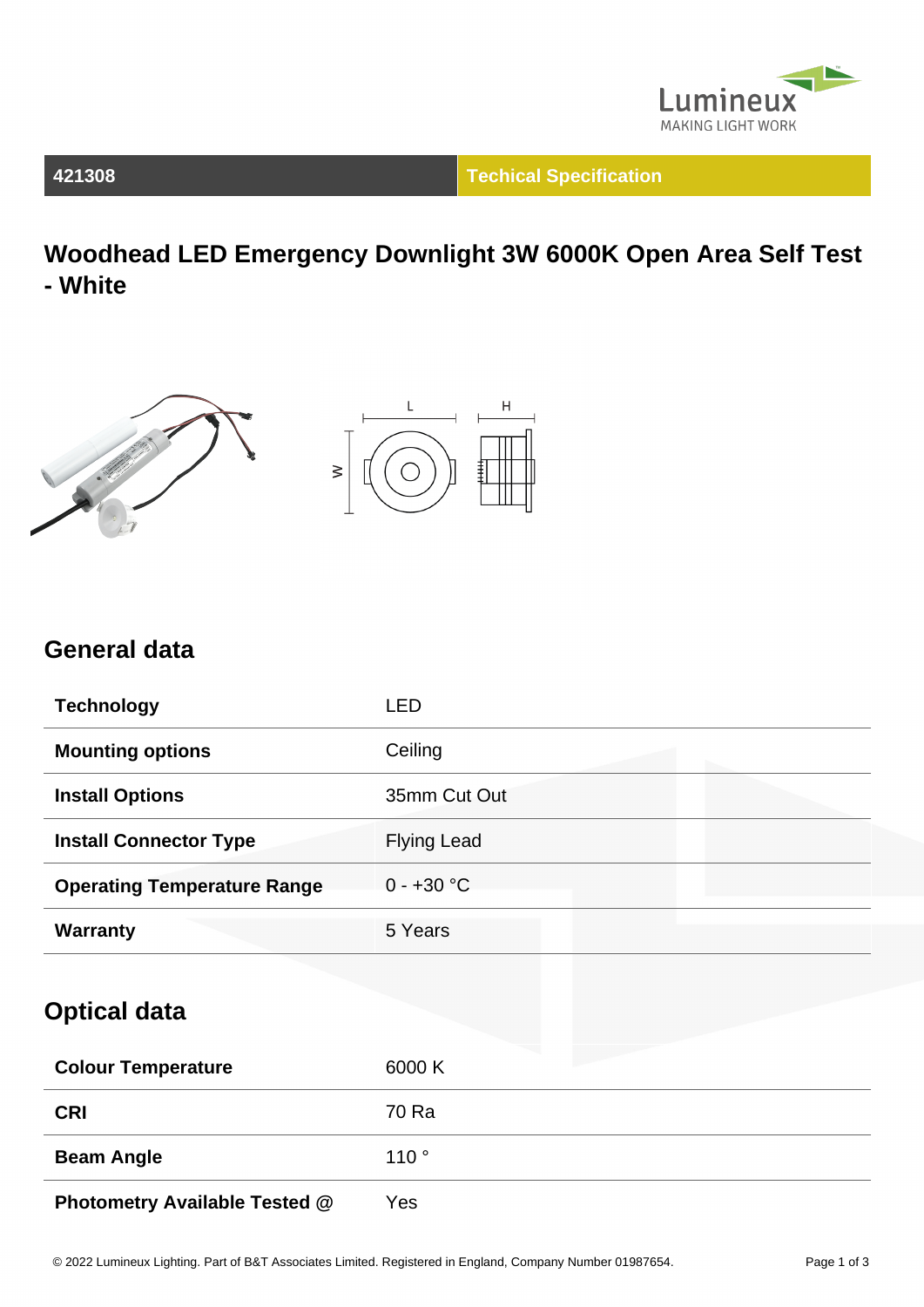| <b>Electrical data</b>    |                  |
|---------------------------|------------------|
| Wattage +/-10%            | 3 W              |
| Lifetime data             |                  |
| Lifespan L70 B50 @25°C    | 30000 Hrs        |
| <b>Emergency data</b>     |                  |
| <b>Battery Type</b>       | LiFeP04          |
| <b>Battery Capacity</b>   | 1800mAh          |
| <b>Battery Warranty</b>   | 2 Years          |
| <b>Recharge Time</b>      | 24 Hours         |
| <b>Emergency Type</b>     | Non-Maintained   |
| <b>Test Procedure</b>     | <b>Self Test</b> |
| <b>Emergency Duration</b> | 3 Hours          |
| <b>Emergency Output</b>   | 150 lm           |
| <b>Physical Data</b>      |                  |
| <b>Housing Colour</b>     | White RAL9016    |
| <b>Body Material</b>      | Aluminium        |
| <b>IP Rating</b>          | 20 IP            |
| <b>Diffuser Material</b>  | Polycarbonate    |